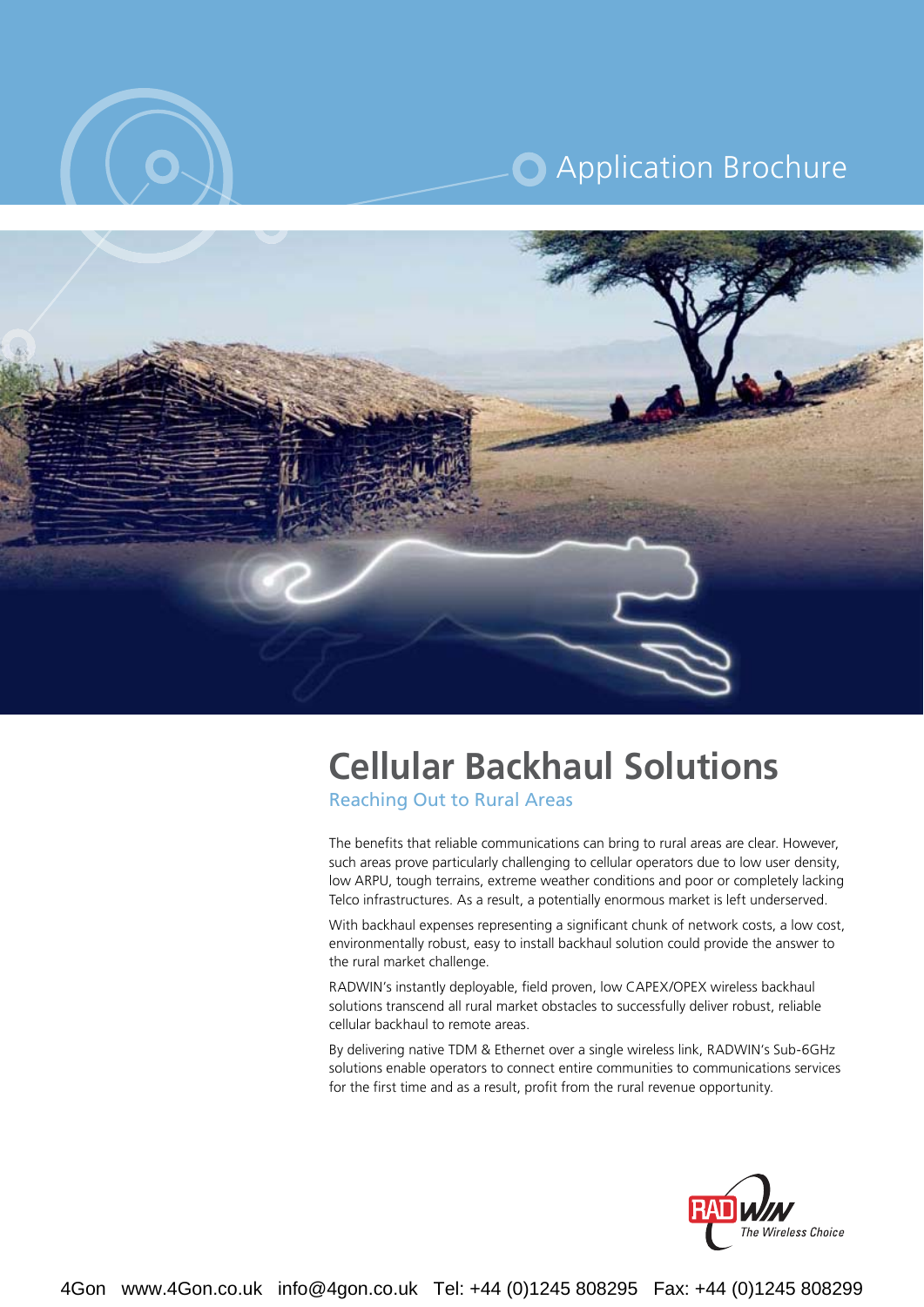





Cellular backhaul in village with no Line of Sight

**CG RADWIN's WinLink 1000 Example CE ALCONG**<br> **Example CE ALCONG**<br> **EXAMPLE CE ALCONGLY**<br> **S** The reduce the implementation time of our new network POPs and it significantly reduced our OPEX & CAPEX. We use RADWIN for cellular backhauling because it is a carrier-class solution. **"** 

Largest cellular operator in Mexico

### Low Cost, Robust, Easy to Install Backhaul Solutions for Rural Areas

#### RADWIN enables rural communications via backhaul solutions that are:

#### Wireless & License Free

Wireless license-free technology eliminates recurrent leased-line expenditures and license fees, enabling low-cost communications ideal for low ARPU, low density areas.

#### **Environmentally Robust**

High transmission power enables extensive geographical coverage. OFDM technology overcomes nLOS conditions (jungle, forests, hills, etc.) while providing high performance in extreme temperatures and weather conditions.

#### Easy to Install & Maintain

Fast installation and simple maintenance eliminates high installation costs and complex training processes while enabling rapid network ramp-up and operations.

#### Reliable

Field-proven solutions and built-in technology mechanisms for mitigating interference enable optimal performance in sub-6GHz bands, in any environment.

#### Voice & Data Converged

TDM & Ethernet communications over a single wireless link enable voice and data services over one infrastructure, increasing operator revenue streams.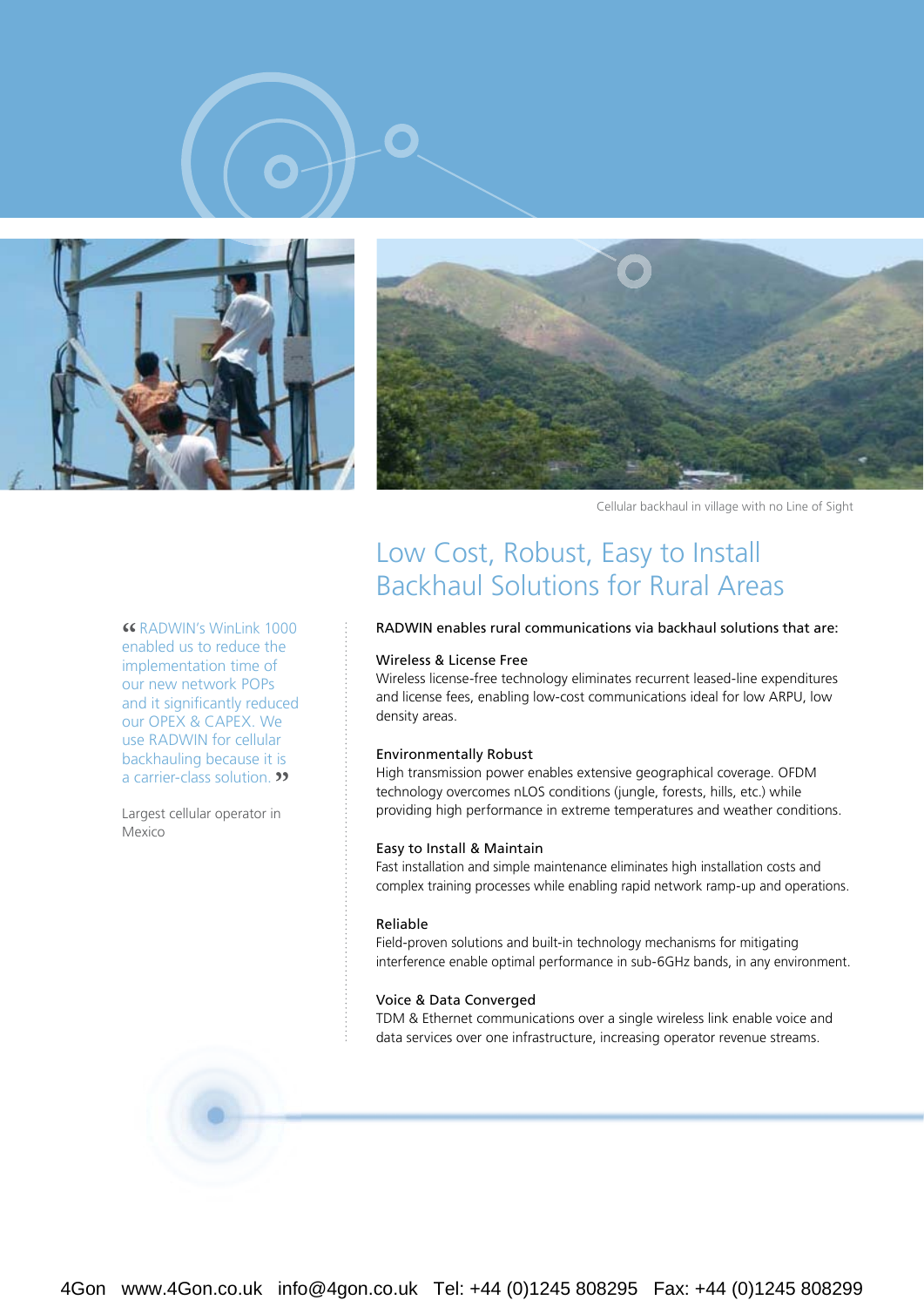# Cellular Backhaul





RADWIN's WinLink 1000 in Russia at -50 degrees celsius

### Optimal Performance: High-Capacity, Field Proven Backhaul

- High capacity up to 100 Mbps @ 20 MHz
- Native TDM + Ethernet on 1 platform (up to 16 E1s/T1s)
- Long range up to 120 Km/75 miles
- Built-in advanced technologies: OFDM, MIMO & Diversity
- 1+1 support ensures carrier-grade reliability
- One platform, multiple frequency bands
- Simple installation
- Carrier-class performance at most competitive price in industry



Backhaul with RADWIN to Rural Areas